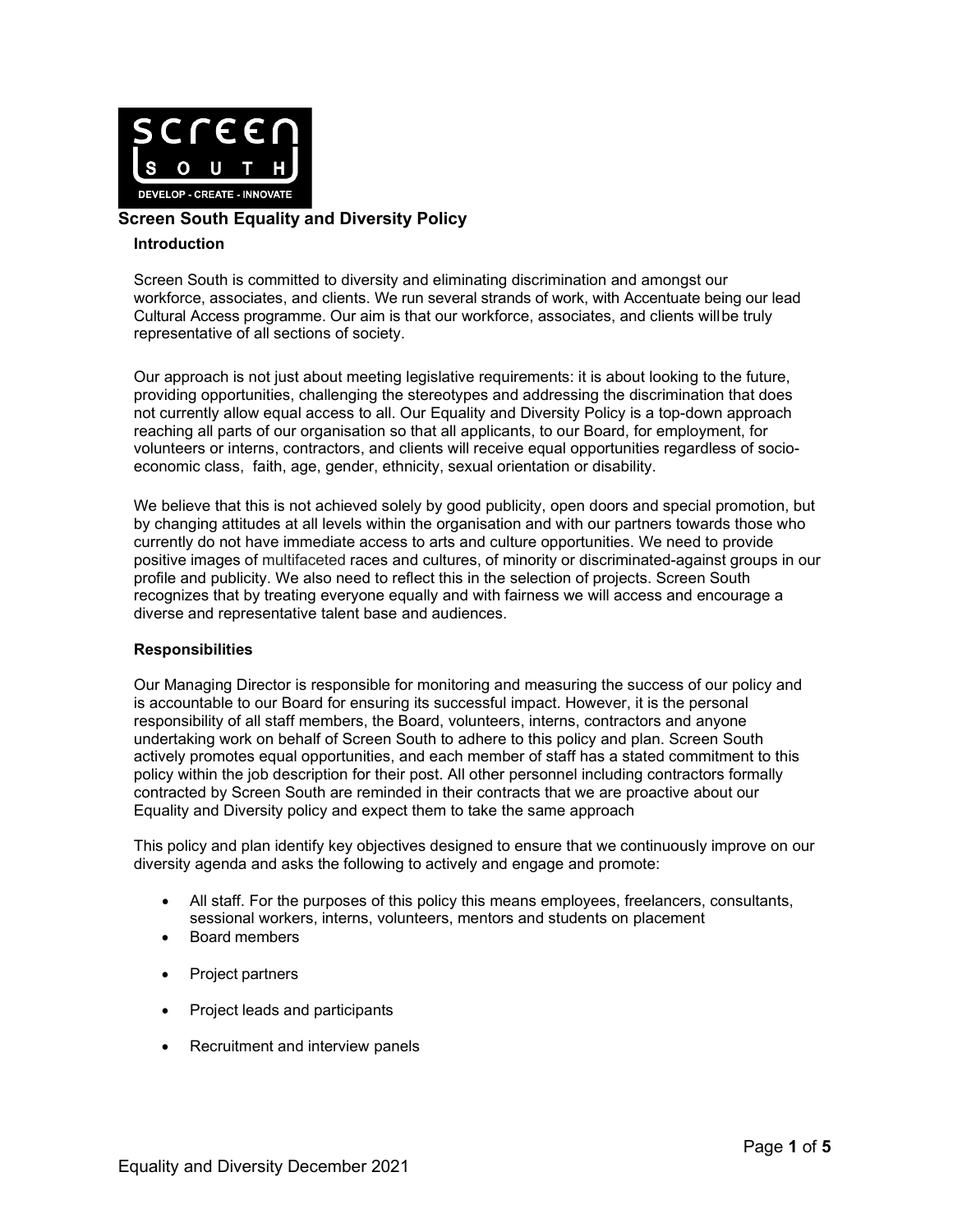The policy is a living document. It addresses issues to ensure that:

- everyone will experience an open and accessible response at whatever point of contact they access Screen South
- acting fairly at all times in the interests of promoting a diverse and representative talent base across the region is at the forefront of our thinking.
- we provide the opportunity to allow all of our partners to maximize the contribution they make to Screen South and its work.
- Screen South provides equality of opportunity to all groups in society both to members of the public accessing our work as well employees and contractors who are delivering work and progressing their careers.

Implementing the policy successfully will ensure that Screen South enhances their offer, ensuring that we meet different needs; increased public confidence in us; and being able to attract, retain and develop a talented workforce from across all sections of the community.

### **Aims**

The overall aims of the policy are to promote:

- a culture that ensures that equality and diversity is embedded within our strategies, policies, activities, processes and systems
- an inclusive business culture that ensures that all members of staff feel comfortable in the workplace and, as a result, are encouraged and given the opportunity to deliver to their full potential
- good practice in all our dealings with our applicants, trainees, participants, partners, stakeholders and local communities.
- Understanding what constitutes discrimination and ensuring it Is not accepted by anyone associated with our activities
- Ensure all who work with Screen South understand and adhere to our Equal Opportunities policy and related polices – full copies of which are in our Company Handbook

## **Screen South Equal Opportunities Policy Key Points**

#### **Definitions**

The Equality Act 2010 sets out seven different types of discrimination and we feel it is important that although legislation does not lead our approach a clear understanding will lead to a positive effect:

#### **Direct discrimination**

Direct discrimination occurs when someone is treated less favourably than another person because of a protected characteristic: faith, age, gender, ethnicity, sexual orientation **or** disability. socioeconomic class,

#### **Associative discrimination**

Associative discrimination occurs when someone is directly discriminated against because they are associated with another person who possesses a protected characteristic.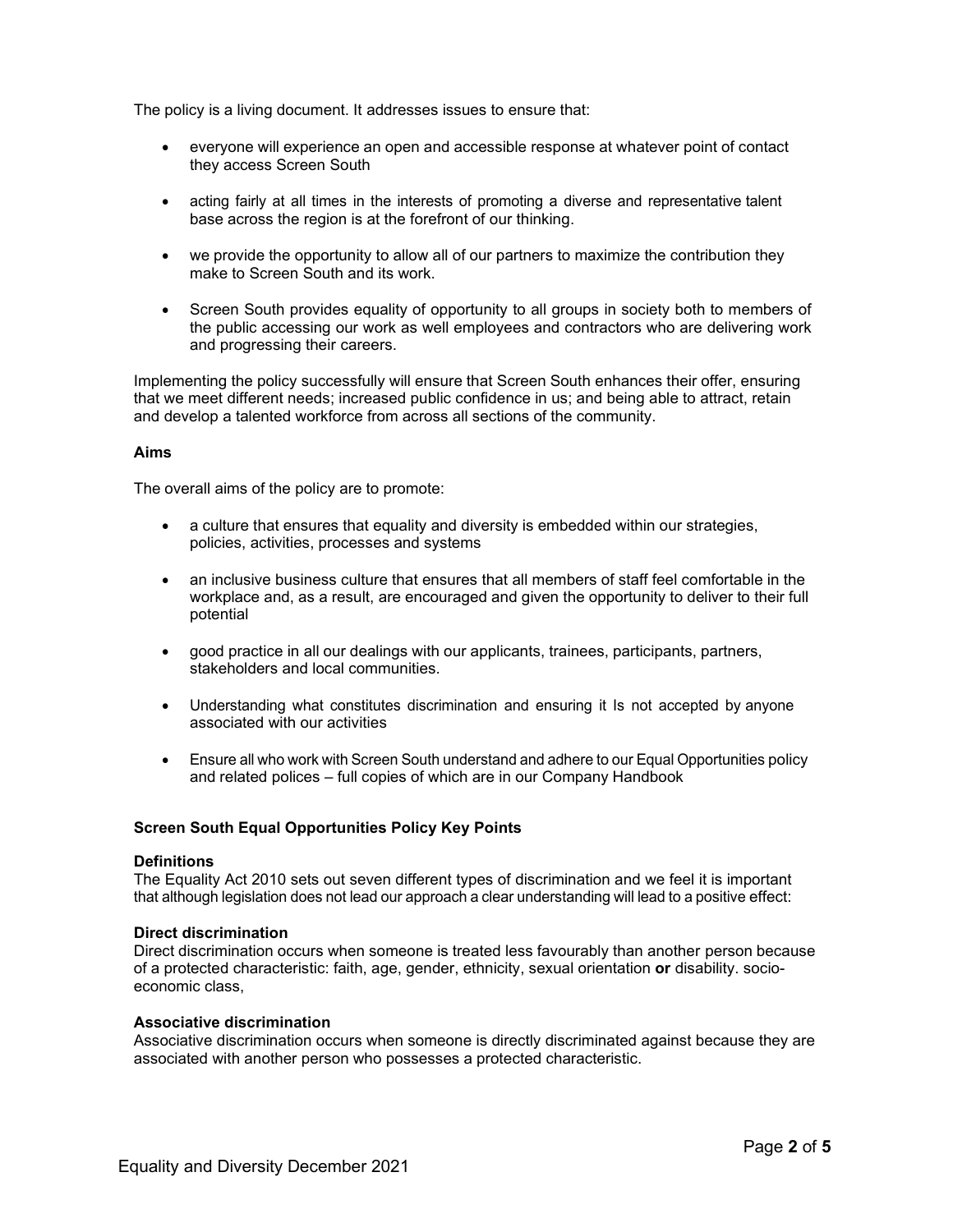### **Discrimination by perception**

Discrimination by perception occurs when someone is directly discriminated against because others think that they possess a particular protected characteristic. They do not necessarily have to possess the characteristic, just be perceived to have the characteristic.

### **Indirect discrimination**

Indirect discrimination occurs when there is a rule or policy that applies to everyone but disadvantages a person with a particular protected characteristic.

### **Harassment**

Harassment occurs when there is behaviour that is deemed offensive by the recipient. Affected persons can complain of behaviour that they find offensive even if it is not directed at them. *For behaviour to count as harassment in equality law, it has to be one of three types:*

- i. Unwanted behaviour related to the *protected characteristics* listed in the 2010 Equality Act
- ii. Sexual harassment
- iii. Less favourable treatment because of submission to or rejection of previous sex or gender reassignment harassment

### **Harassment by a third party**

Harassment by a third party occurs when an employer subjecting their employee to harassment where:

- i. A third party subjects the employee to harassment in the course of the employee's employment
- ii. The employer fails to take reasonably practicable steps to protect their employee from that third-party harassment
- iii. The harassment is known to have occurred on at least two previous occasions
- iv. The third-party harasser does not have to be the same individual on each occasion or employed by the same organisation

#### **Victimisation**

Victimisation occurs when someone is treated badly because they have made or supported a complaint or grievance under this Equality Act 2010.

### **Appointment, Promotion or Redundancy**

When recruiting ensure job descriptions, where experience, qualifications and skills are requested do not unnecessarily exclude sections of the community who would be able to do the work.

Promotion within, Screen South activities is based solely on merit, and without regard to race, age, colour, sex or disability. Similarly, selection for redundancy will not include criteria relating to race, colour, age, sex and disability.

#### **Monitoring**

This policy will be monitored by Screen South to judge its effectiveness. If changes are required, as a result of legislation or guidance notes, Screen South will amend this policy. Screen South will treat seriously and act when any employee has a grievance as a result of discrimination or harassment. These grievances will be dealt with in accordance with the Grievance Procedure as detailed elsewhere in contracts of employment for Screen South staff.

#### **Disabled Employees and Contractors**

Screen South recognises that it has clear obligations towards all its employees and the community at large to ensure that people disabled people are afforded equal opportunities to enter employment and progress within the company.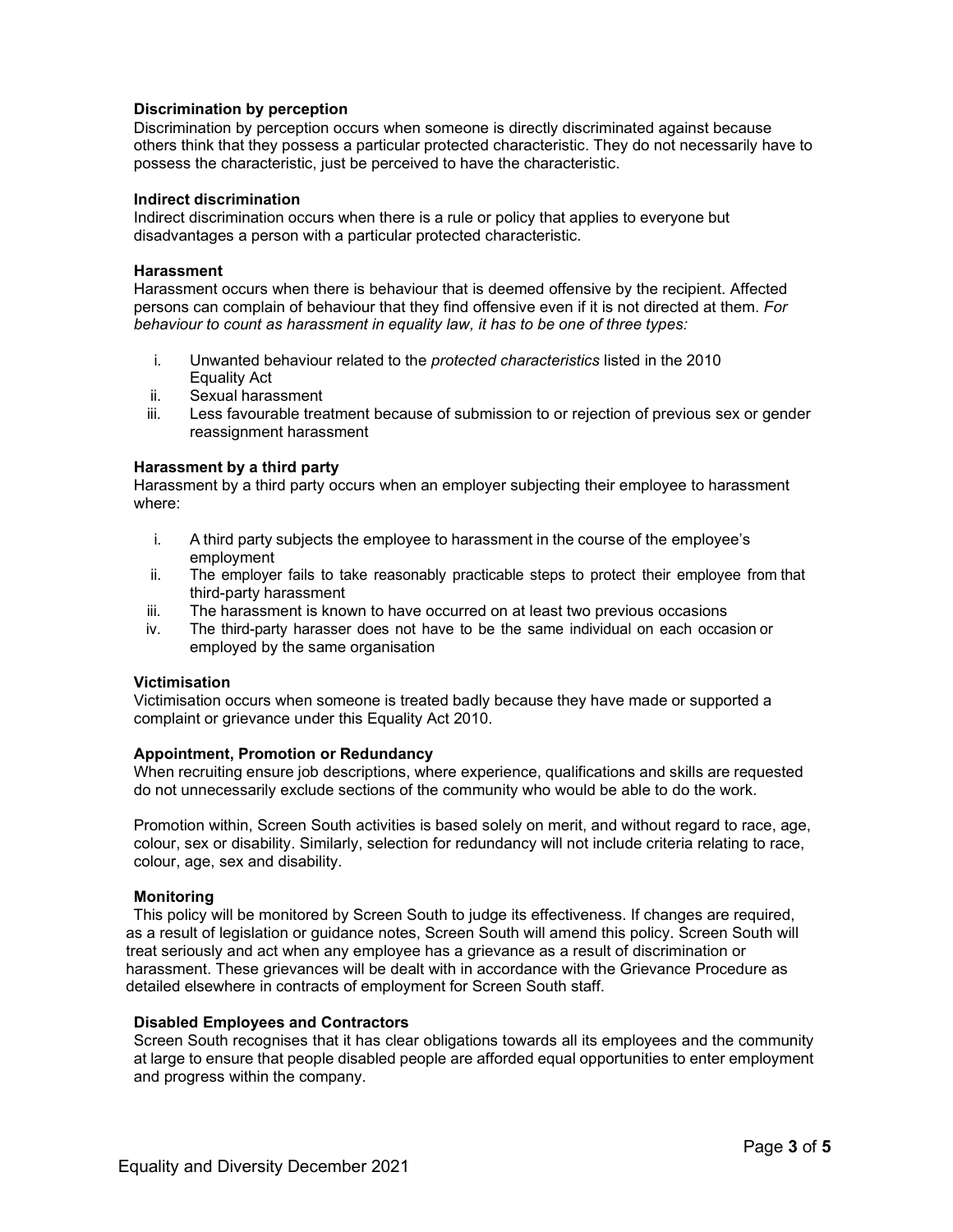In addition to complying with the requirements of the Equality Act 2010 or any subsequent amendments, Screen South follows procedures designed to provide for fair consideration and selection of disabled applicants and to satisfy their training and career development needs.

When employees become disabled in the course of their employment, action will be taken, to accommodate their impairment by adjusting their existing employment, working conditions or redeployment and, through appropriate retraining to enable employees to remain inemployment with Screen South wherever possible.

## **Discrimination and Harassment**

Through its policies and procedures Screen South actively seek to counter all forms of discrimination and harassment. All members of Screen South staff, members of the Board, external advisors, partners, participants and those undertaking work on behalf of Screen South areresponsible for ensuring good practice and to exercise sensitivity and courtesy in their relations with others. The policy considers advances in social media and encompasses all aspects of social media and any indirect bullying which might take place under the heading of "banter".

## **Complaints**

Any member of staff or associates may use the Grievance Procedure to complain about discriminatory conduct. If the matter relates to sexual or racial harassment or harassment on the basis of disability then the Grievance must be taken immediately to the Managing Director. If thereis not satisfactory response from the Managing Director, the Screen South Board should be madeaware of the complaint and the Chair will be expected to take appropriate action.

## **Discipline**

Any employee or contractor working on behalf of Screen South found to have discriminated or harassed any other employee, partner, participants or others involved with Screen South led activity on the grounds of race, age, sex or disability will be subject to Screen South's Disciplinaryprocedure. Such cases may be deemed to constitute gross misconduct and as a result summary dismissal or withdrawal of contracts may apply.

### **Monitoring**

All employees, future job applicants and project applicants will be asked to complete a form denoting their gender, race, age, ethnic origin and any disabilities - this information will be collected and stored in a manner to ensure that the information is confidential. Screen South guarantees that this information will be used in accordance with the principles of the Data Protection Act for thepurpose of monitoring the effectiveness of its Equal Opportunities Policy.

### **Publicity**

Screen South will aim to ensure that all literature and images associated with its activities will respect the balance of the community it serves and fairly represent all groups. In its publicity, Screen South will aim to use a style and mechanisms that facilitate access to information and opportunity to all sections of the community. Screen South will advertise the opportunities and services it has to offer in such a way as to allow access by all sections of the community, not leastthose who are un-represented within Screen South.

Screen South will ensure best practice for making web pages and digital content accessible byfollowing the Web content Accessibility Guidelines (WCAG) 2.0: Screen South recognises that actively seeking to support the needs of all relevant sections of the community represents good practice in relation to equality and would assist the pursuit of its stated objectives.

### **Service Providers and Partners**

Screen South will take all reasonable steps to ensure that those who provide services to or arepartners with Screen South are aware of and observe the Equal Opportunities Policy. It is the responsibility of the relevant manager or host to ensure that providers and visitors behave appropriately in respect to.